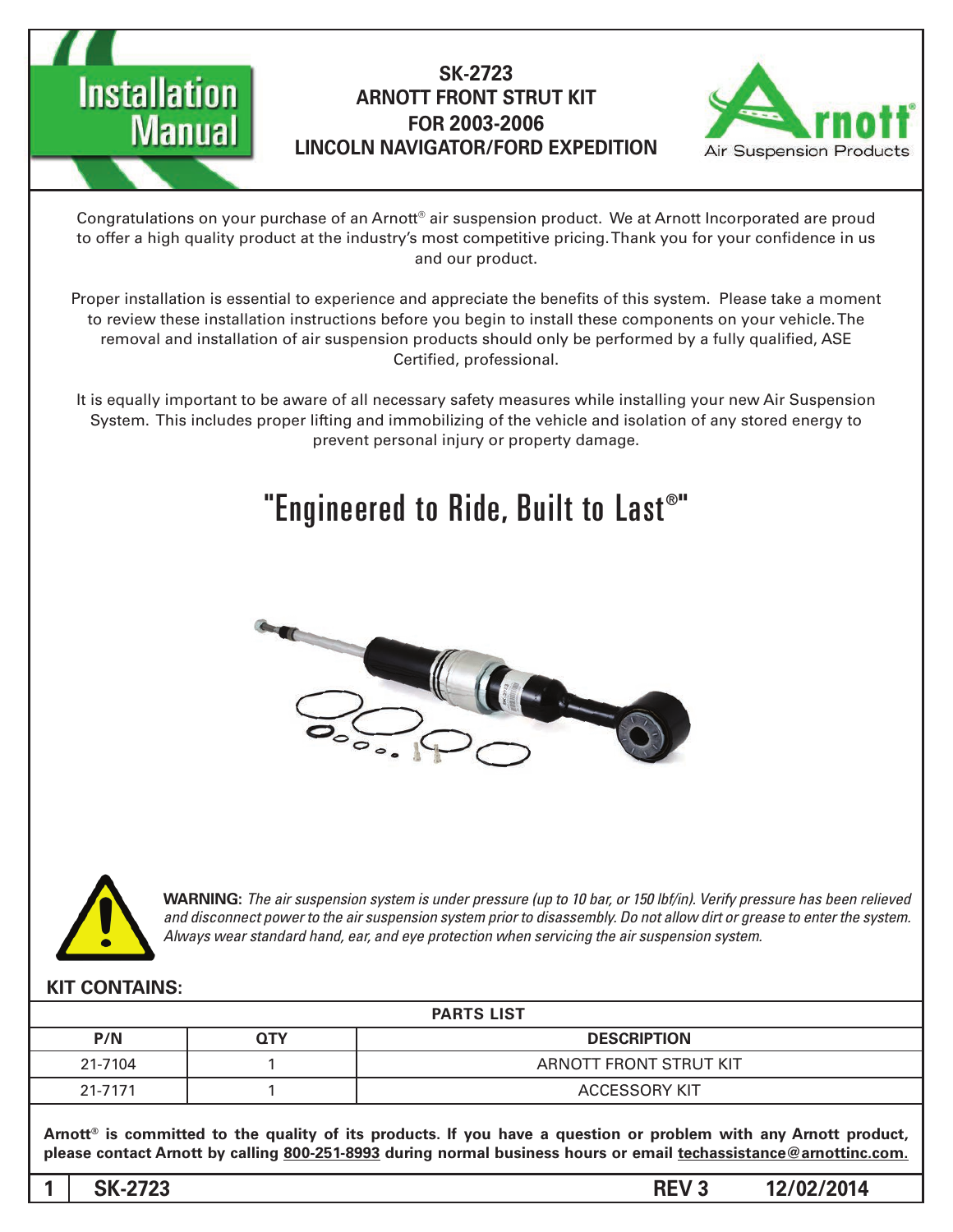



## **GENERAL INFORMATION:**

Reading this manual signifies your agreement to the terms of the general release, waiver of liability, and hold harmless agreement, the full text of which is available at www.arnottinc.com.

- Not to be stored below  $5^{\circ}$ F (-15 $^{\circ}$ C) or above 122 $^{\circ}$ F (50 $^{\circ}$ C).
- Avoid damage to air lines and cables.
- Removal and installation is only to be performed by fully qualified personnel.
- Use car manufacturer's diagnostic software.

**CAUTION:** Damage to the vehicle and air suspension system can be incurred if work is carried out in a manner other than specified *in the instructions or in a different sequence.* 



 *to how on manual s'owner your consult components electric with working while circuits short of possibility the avoid To* disconnect your battery.



Consult your vehicle owner's manual, service manual, or car dealer for the correct jacking points on your vehicle and for additional care, safety and maintenance instructions. Under no circumstances should any work be completed underneath *the vehicle if it is not adequately supported, as serious injuries and death can occur.* 

## **AIR STRUT REMOVAL**

- 1. SET THE STEERING TO STRAIGHT AHEAD.
- 2. RAISE THE VEHICLE.
- 3. REMOVE THE FRONT WHEEL. (FIGURE 10-1)



**FIGURE 10-1**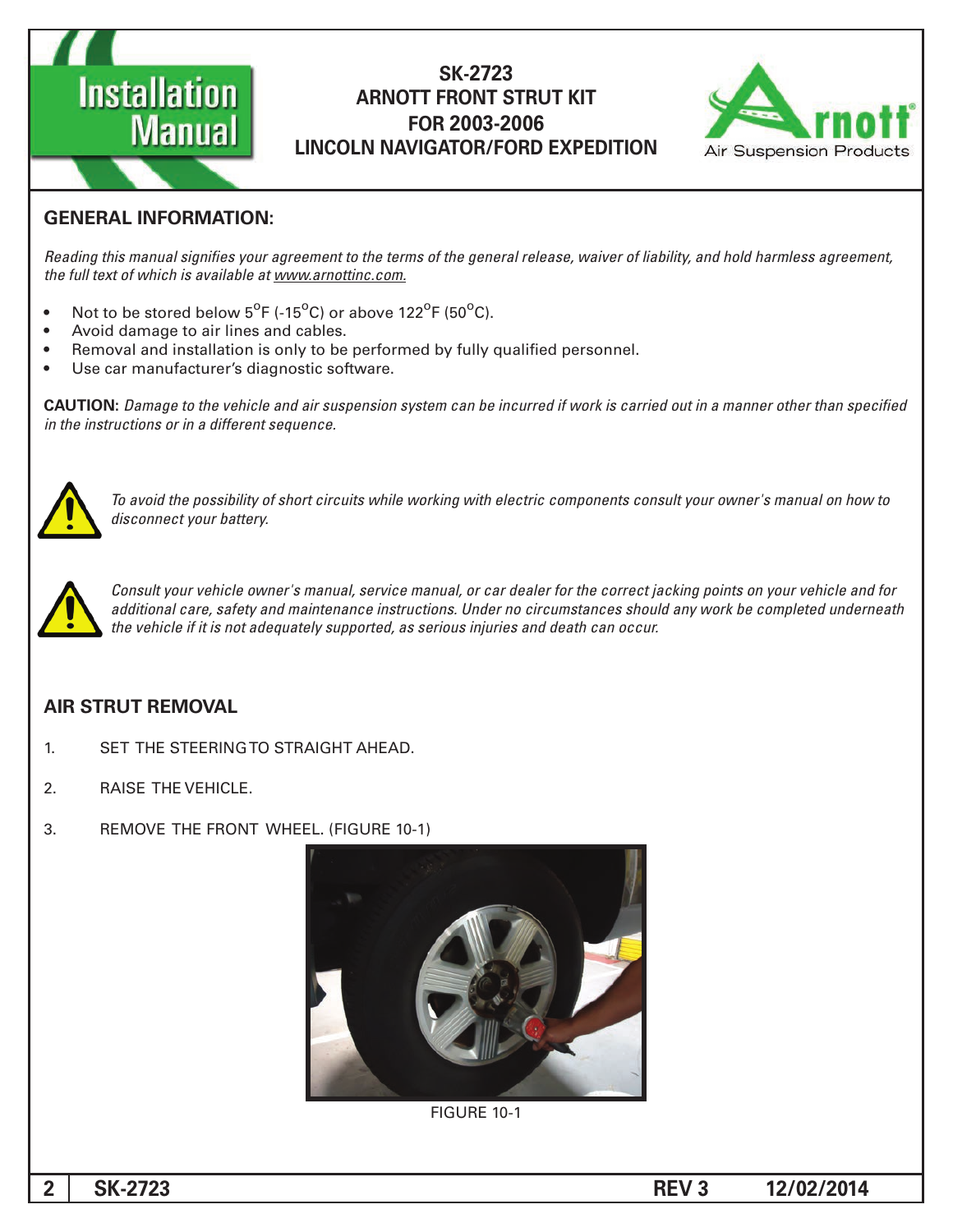



4. UNPLUG THE ELECTRICAL CONNECTOR FROM THE AIR SPRING'S SOLENOID. (FIGURE 10-2)



**FIGURE 10-2** 

5. REMOVE THE AIR LINE FROM THE AIR SPRING'S SOLENOID. PUSH THE COLLAR INTO RELEASE AND PULL THE AIR LINE OUT. (FIGURE 10-3)



**FIGURE 10-3** 

6. LOOSEN AND REMOVE THE BALL JOINT NUT TO SEPARATE THE BALL JOINT FROM THE SPINDLE ASSEMBLY. (FIGURE 10-4)





**FIGURE 10-4** 

**12/02/2014 -2723**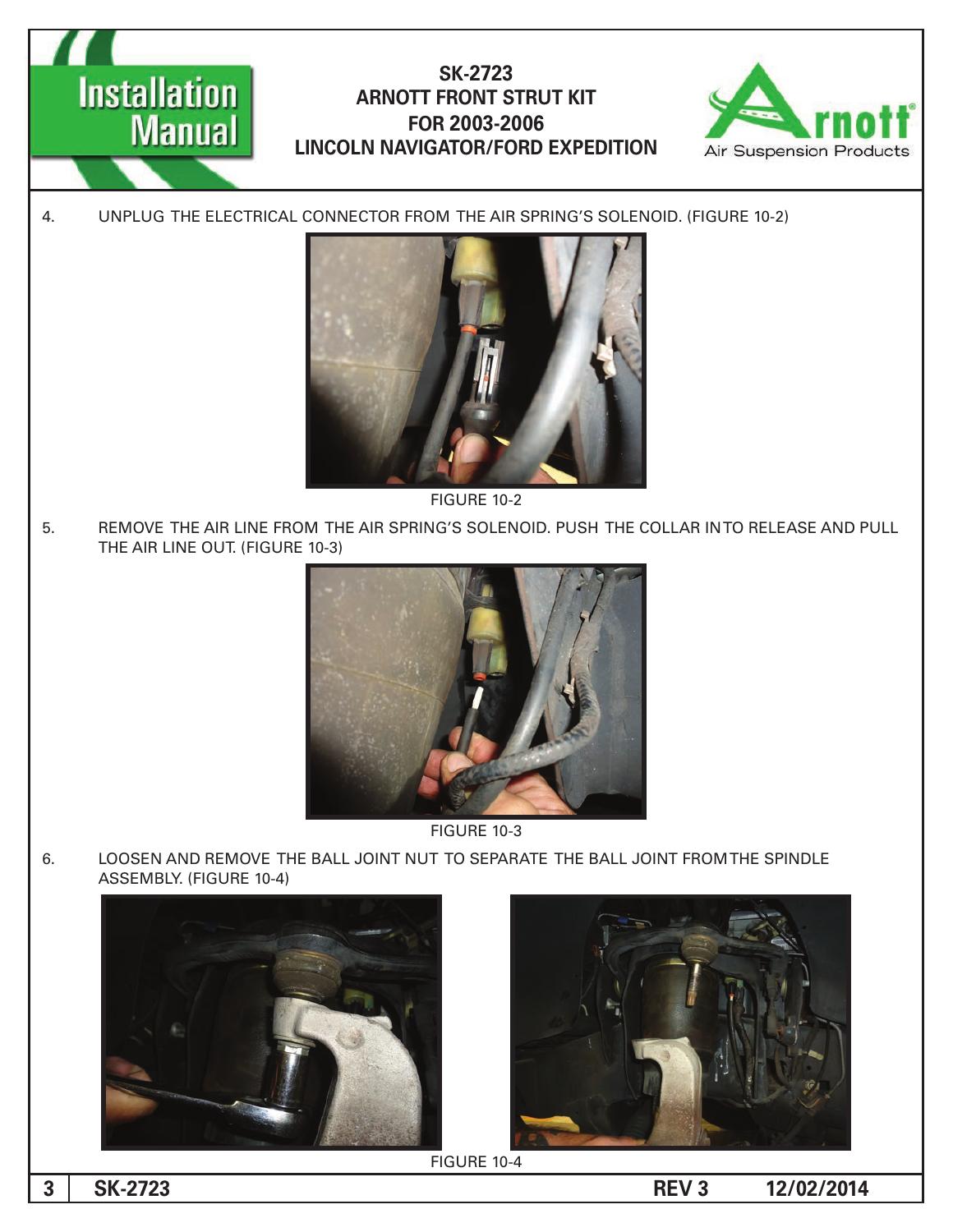





FIGURE 10-5

8. REMOVE THE AIR STRUT FROM VEHICLE. (FIGURE 10-6)



**FIGURE 10-6** 

9. REMOVAL COMPLETE.

# **AIR SPRING REMOVAL**



Note the alignment of the air spring and shock before disassembling.

# **NOTE: REFER TO THE DIAGRAM ON PAGE 6 FOR AIR SPRING REMOVAL.**

- 1. ROTATE THE AIR STRUT'S SOLENOID COUNTERCLOCKWISE TO THE FIRST STOP, THEN CAREFULLY PULL OUT TO DEPRESSURIZE THE AIR SPRING.
- 2. LOOSEN THE ROD END NUT AND REMOVE.
- 3. TURN THE ASSEMBLY UPSIDE DOWN AND USING A FLAT HEAD SCREWDRIVER DEPRESS THE SECURING TABS TO DISLODGE THE PISTON FROM ITS POSITION.

**12/02/2014 3 REV -2723SK 4**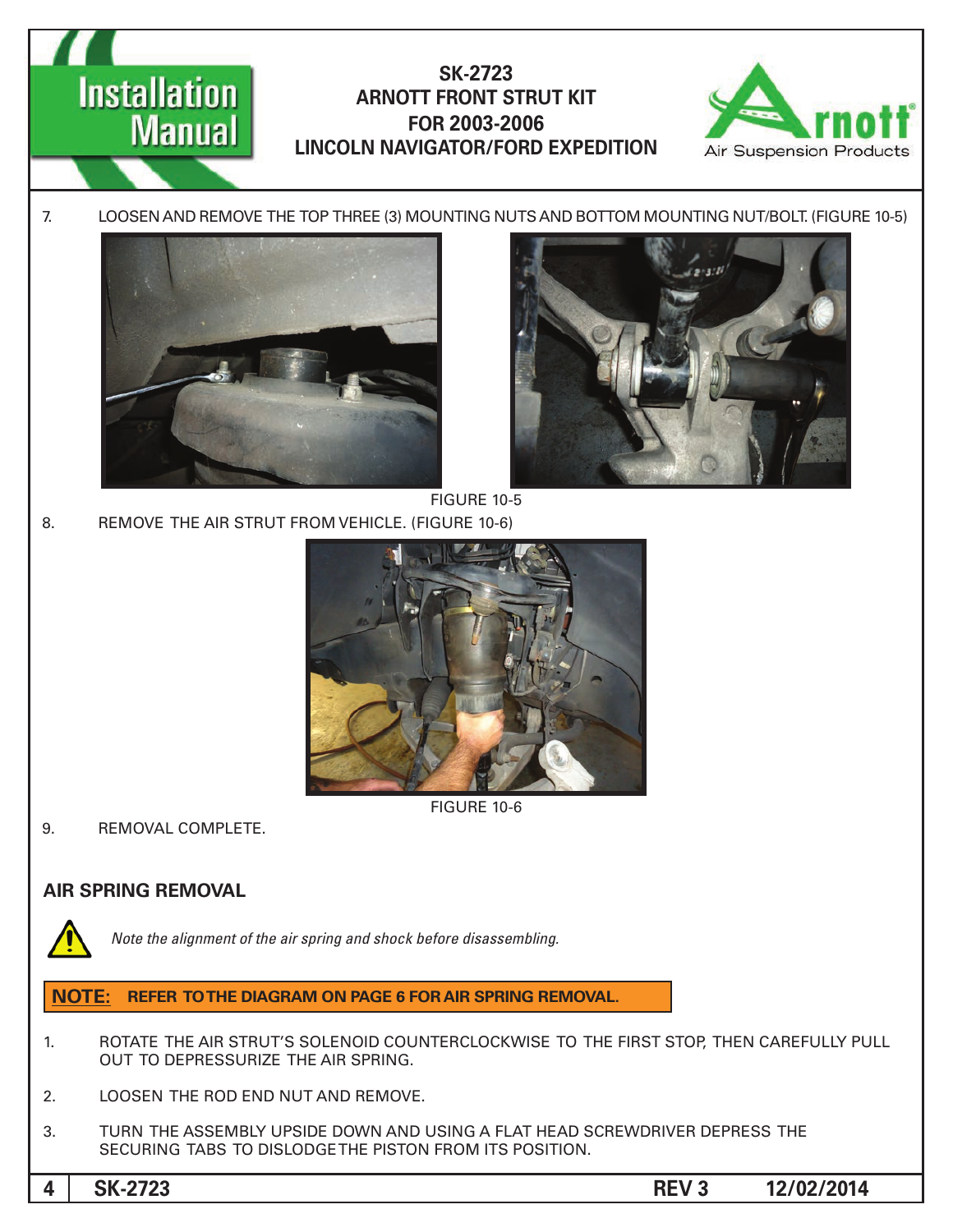



- 4. REMOVE THE SHOCK FROM THE AIR SPRING ASSEMBLY.
- 5. PULL THE RETAINER PINS HOLDING THE UPPER MOUNT TO THE AIR SPRING TOP AND PRY THE MOUNT OFF. IF A NEW MOUNT WAS PURCHASED YOU MAY DISREGARD THIS STEP.

#### **AIR SPRING INSTALLATION**



*Tighten all nuts and bolts to manufacturer's specifications during the installation process.* 

#### **NOTE: REFER TO THE DIAGRAM ON PAGE 6 FOR AIR SPRING INSTALLATION.**

- 1. CLEAN THE REUSED PARTS AND APPLY THE NEW O-RINGS AND LUBRICANT.
- 2. INSTALL THE AIR SPRING ONTO THE NEW SHOCK ABSORBER.
- 3. INSTALL EITHER THE REUSED OR NEW TOP MOUNT ONTO THE AIR SPRING AND FIRMLY SEAT THEM .TOGETHER
- 4. SECURE THE ROD END NUT AND THE RETAINER PINS INTO PLACE ON THE UPPER MOUNT.

## **AIR STRUT INSTALLATION**



Tighten all nuts and bolts to manufacturer's specifications during the installation process.

1. INSTALLATION IS IN REVERSE ORDER OF AIR STRUT REMOVAL.

**12/02/2014 5** SK-2723